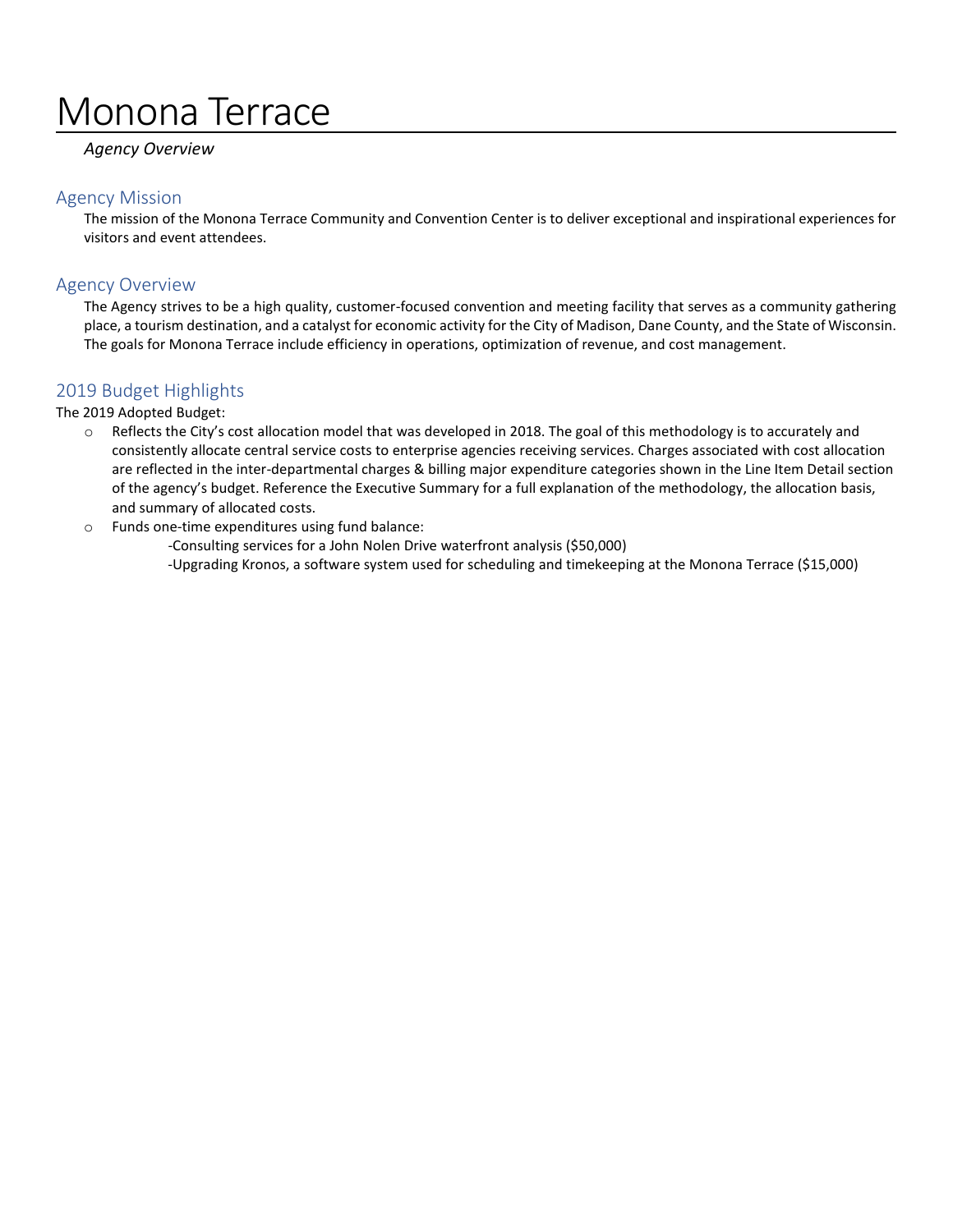# Budget by Service (All Funds)

|                                    | 2017 Actual       | 2018 Adopted |                   | 2018 Projected |                   | 2019 Request |                     | 2019 Executive |                   | 2019 Adopted |                |
|------------------------------------|-------------------|--------------|-------------------|----------------|-------------------|--------------|---------------------|----------------|-------------------|--------------|----------------|
| Revenue                            |                   |              |                   |                |                   |              |                     |                |                   |              |                |
| <b>Community Convention Center</b> | (14, 634, 581)    |              | (14,300,552)      |                | (14, 837, 137)    |              | (14, 424, 803)      |                | (14, 693, 934)    |              | (14,693,934)   |
| <b>Total Revenue</b>               | $(14,634,581)$ \$ |              | $(14,300,552)$ \$ |                | $(14,837,137)$ \$ |              | $(14, 424, 803)$ \$ |                | $(14,693,934)$ \$ |              | (14, 693, 934) |
| Expense                            |                   |              |                   |                |                   |              |                     |                |                   |              |                |
| <b>Community Convention Center</b> | 14,634,581        |              | 14,300,552        |                | 14,837,137        |              | 14,424,803          |                | 14,693,934        |              | 14,693,934     |
| <b>Total Expense</b>               | 14,634,581        |              | 14,300,552        |                | 14,837,137        |              | 14,424,803          |                | 14,693,934        |              | 14,693,934     |
| <b>Net General Fund</b>            | - S               |              | - S               |                | - S               |              | - S                 |                | $\sim$            |              |                |

# Budget by Fund & Major<br>Fund: Convention Center

Fund: Convention Center

|                                   |    | 2017 Actual         |    | 2018 Adopted      |    | 2018 Projected    |     | 2019 Request             |    | 2019 Executive    |     | 2019 Adopted   |  |
|-----------------------------------|----|---------------------|----|-------------------|----|-------------------|-----|--------------------------|----|-------------------|-----|----------------|--|
| Revenue                           |    |                     |    |                   |    |                   |     |                          |    |                   |     |                |  |
| <b>Charges for Services</b>       |    | (10, 152, 861)      |    | (10, 325, 250)    |    | (10,920,750)      |     | (10, 265, 375)           |    | (10,534,506)      |     | (10,534,506)   |  |
| Investments & Contributions       |    | (1)                 |    | (23,700)          |    |                   |     | (23,700)                 |    | (23,700)          |     | (23,700)       |  |
| Misc Revenue                      |    | (69, 865)           |    | (140, 800)        |    | (154, 556)        |     | (139,800)                |    | (139,800)         |     | (139, 800)     |  |
| <b>Other Finance Source</b>       |    | (556)               |    | (48, 971)         |    |                   |     | (200,000)                |    | (200,000)         |     | (200,000)      |  |
| Transfer In                       |    | (4,411,298)         |    | (3,761,831)       |    | (3,761,831)       |     | (3,795,928)              |    | (3,795,928)       |     | (3,795,928)    |  |
| <b>Total Revenue</b>              | Ś. | $(14, 634, 581)$ \$ |    | $(14,300,552)$ \$ |    | $(14,837,137)$ \$ |     | $(14, 424, 803)$ \$      |    | $(14,693,934)$ \$ |     | (14, 693, 934) |  |
| Expense                           |    |                     |    |                   |    |                   |     |                          |    |                   |     |                |  |
| <b>Salaries</b>                   |    | 4,024,149           |    | 3,901,475         |    | 3,992,499         |     | 3,972,974                |    | 4,083,644         |     | 4,083,644      |  |
| <b>Benefits</b>                   |    | 1,625,523           |    | 1,297,760         |    | 1,332,760         |     | 1,255,193                |    | 1,223,208         |     | 1,223,208      |  |
| <b>Supplies</b>                   |    | 434,926             |    | 515,706           |    | 558,327           |     | 546,902                  |    | 546,902           |     | 546,902        |  |
| <b>Purchased Services</b>         |    | 7,879,130           |    | 7,977,375         |    | 8,226,127         |     | 8,037,932                |    | 8,037,932         |     | 8,037,932      |  |
| Debt & Other Financing            |    | 132,194             |    | 386,494           |    | 504,009           |     | 386,494                  |    | 386,494           |     | 386,494        |  |
| <b>Inter Departmental Charges</b> |    | 200,458             |    | 221,742           |    | 223,416           |     | 225,308                  |    | 415,754           |     | 415,754        |  |
| <b>Transfer Out</b>               |    | 338,200             |    |                   |    |                   |     |                          |    |                   |     |                |  |
| <b>Total Expense</b>              | Ś. | 14,634,581          | Ŝ. | 14,300,552        | Ŝ. | 14,837,137        | Ŝ.  | 14,424,803               | Ŝ. | 14,693,934        | \$  | 14,693,934     |  |
| <b>Net General Fund</b>           | \$ | - \$                |    | - \$              |    | $\sim$            | \$. | $\overline{\phantom{0}}$ | \$ | $\sim$            | \$. |                |  |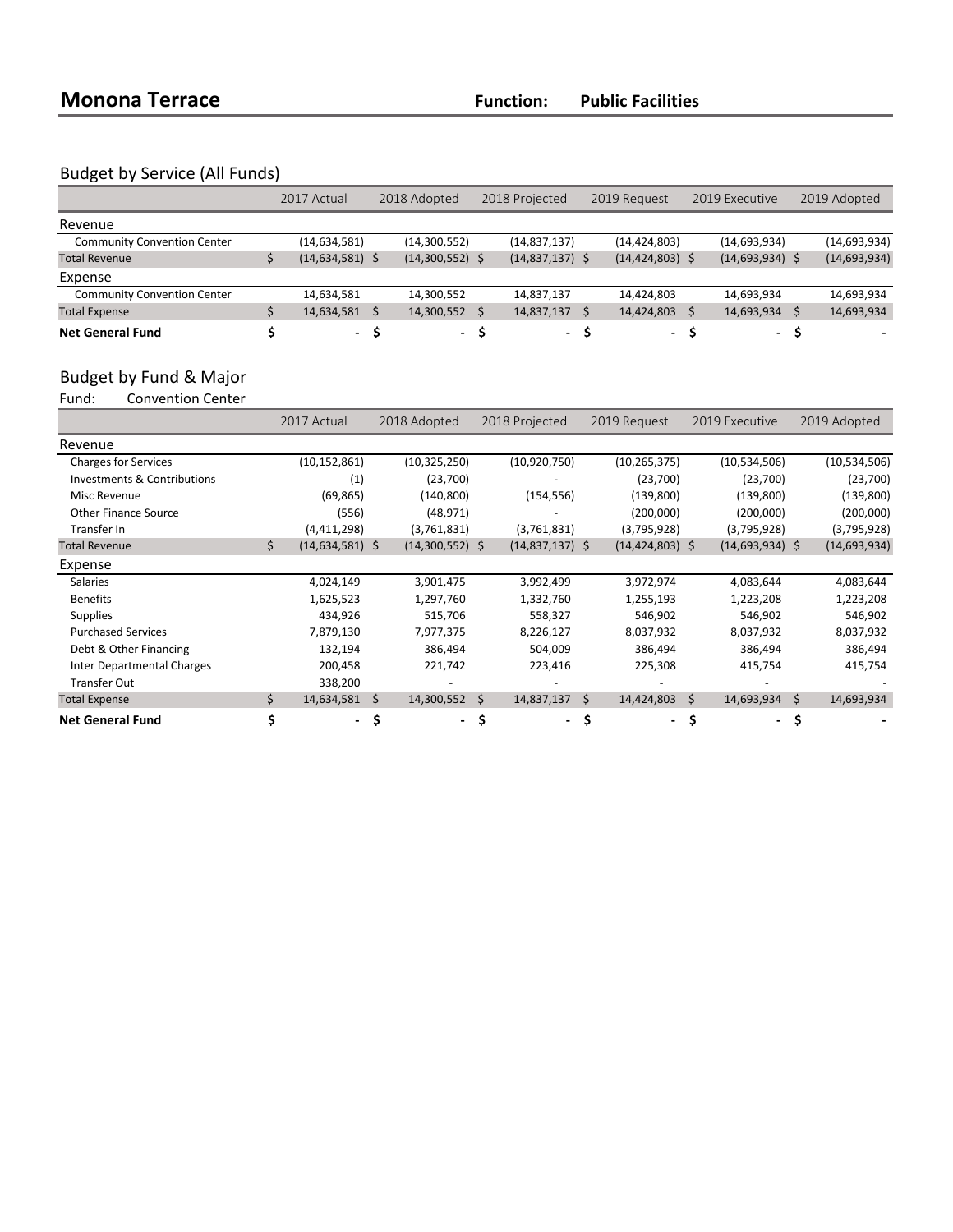*Service Overview*

### **Service:** Community Convention Center

### Service Description

This service is responsible for operating the Monona Terrace Community and Convention Center. Specific activities provided by this service include maintenance, sales and marketing, and event services.

2019 Planned Activities

- Maintain the existing level of service to achieve operational and workplace distinction.
- Continue community engagement efforts with patrons of Monona Terrace including clients, guests, visitors, and tourists to promote the facility. The Monona Terrace anticipates hosting 550 events in 2019.

### Service Budget by Account Type

|                           | 2017 Actual              | 2018 Adopted             | 2018 Projected           | 2019 Request   | 2019 Executive | 2019 Adopted |
|---------------------------|--------------------------|--------------------------|--------------------------|----------------|----------------|--------------|
| Revenue                   | (14, 634, 581)           | (14,300,552)             | (14, 837, 137)           | (14, 424, 803) | (14,693,934)   | (14,693,934) |
| Expense                   | 14.634.581               | 14.300.552               | 14.837.137               | 14.424.803     | 14.693.934     | 14,693,934   |
| <b>Net Service Budget</b> | $\overline{\phantom{0}}$ | $\overline{\phantom{a}}$ | $\overline{\phantom{0}}$ |                | -              |              |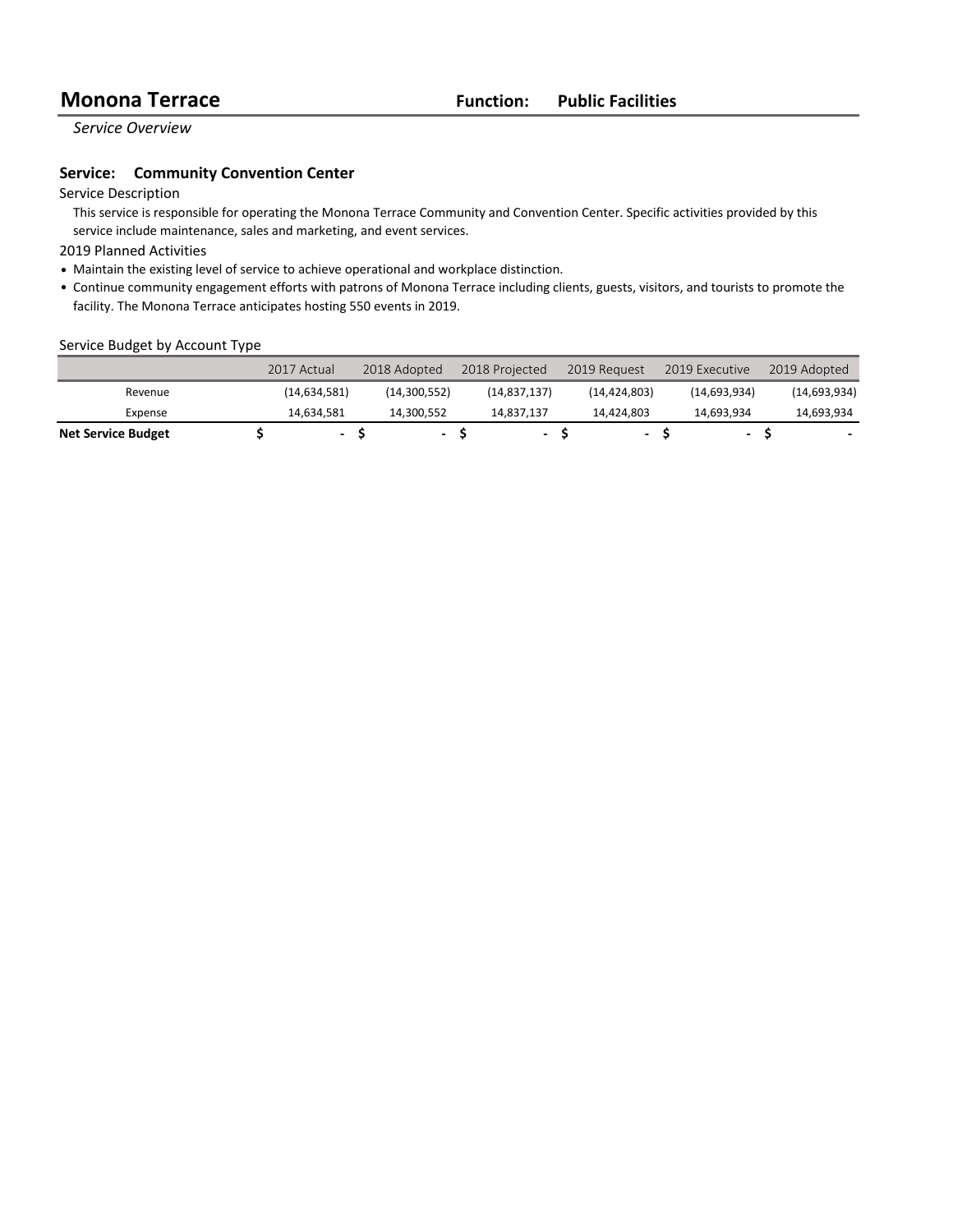**Monona Terrace Trace Function: Public Facilities** 

**Line Item Detail** 

**Agency Primary Fund: Convention Center** 

# **Charges for Service**

|                                        |    | 2017 Actual      |   | 2018 Adopted           | 2018 Projected |                                                                                | 2019 Request |                  | 2019 Executive |                  |           | 2019 Adopted |
|----------------------------------------|----|------------------|---|------------------------|----------------|--------------------------------------------------------------------------------|--------------|------------------|----------------|------------------|-----------|--------------|
| <b>Catering Concessions</b>            |    | (5, 124, 503)    |   | (6,000,000)            |                | (6,000,000)                                                                    |              | (6,000,000)      |                | (6,000,000)      |           | (6,000,000)  |
| <b>Facility Rental</b>                 |    | (4,860,152)      |   | (4, 162, 250)          |                | (4,825,000)                                                                    |              | (4,099,375)      |                | (4,368,506)      |           | (4,368,506)  |
| Reimbursement Of Expense               |    | (120)            |   |                        |                | (71)                                                                           |              |                  |                |                  |           |              |
| <b>Gift Shop Sales</b>                 |    | (157, 722)       |   | (85, 679)<br>(153,000) |                |                                                                                | (153,000)    |                  | (153,000)      |                  | (153,000) |              |
| <b>Building Tours</b>                  |    | (10, 364)        |   | (10,000)               |                | (10,000)                                                                       |              | (13,000)         |                | (13,000)         |           | (13,000)     |
| <b>TOTAL</b>                           |    |                  |   |                        |                | $$ (10,152,861) $ (10,325,250) $ (10,920,750) $ (10,265,375) $ (10,534,506) $$ |              |                  |                |                  |           | (10,534,506) |
| <b>Investments &amp; Contributions</b> |    |                  |   |                        |                |                                                                                |              |                  |                |                  |           |              |
|                                        |    | 2017 Actual      |   | 2018 Adopted           |                | 2018 Projected                                                                 |              | 2019 Request     |                | 2019 Executive   |           | 2019 Adopted |
| Interest                               |    | (1)              |   |                        |                |                                                                                |              |                  |                |                  |           |              |
| <b>Contributions &amp; Donations</b>   |    |                  |   | (23,700)               |                | $\blacksquare$                                                                 |              | (23,700)         |                | (23,700)         |           | (23,700)     |
| <b>TOTAL</b>                           | \$ | $(1)$ \$         |   | $(23,700)$ \$          |                | ä,                                                                             | \$           | $(23,700)$ \$    |                | $(23,700)$ \$    |           | (23,700)     |
| <b>Misc Revenue</b>                    |    |                  |   |                        |                |                                                                                |              |                  |                |                  |           |              |
|                                        |    | 2017 Actual      |   | 2018 Adopted           |                | 2018 Projected                                                                 |              | 2019 Request     |                | 2019 Executive   |           | 2019 Adopted |
| Miscellaneous Revenue                  |    | (69, 865)        |   | (140, 800)             |                | (154, 556)                                                                     |              | (139, 800)       |                | (139, 800)       |           | (139, 800)   |
| <b>TOTAL</b>                           | \$ | $(69, 865)$ \$   |   | $(140, 800)$ \$        |                | $(154, 556)$ \$                                                                |              | $(139,800)$ \$   |                | $(139,800)$ \$   |           | (139, 800)   |
| <b>Other Finance Sources</b>           |    |                  |   |                        |                |                                                                                |              |                  |                |                  |           |              |
|                                        |    | 2017 Actual      |   | 2018 Adopted           |                | 2018 Projected                                                                 |              | 2019 Request     |                | 2019 Executive   |           | 2019 Adopted |
| Sale Of Assets                         |    | (556)            |   |                        |                |                                                                                |              |                  |                |                  |           |              |
| <b>Fund Balance Applied</b>            |    |                  |   | (48, 971)              |                |                                                                                |              | (200,000)        |                | (200,000)        |           | (200,000)    |
| <b>TOTAL</b>                           | \$ | $(556)$ \$       |   | $(48,971)$ \$          |                |                                                                                | \$           | $(200,000)$ \$   |                | $(200,000)$ \$   |           | (200,000)    |
|                                        |    |                  |   |                        |                |                                                                                |              |                  |                |                  |           |              |
| <b>Transfer In</b>                     |    |                  |   |                        |                |                                                                                |              |                  |                |                  |           |              |
|                                        |    | 2017 Actual      |   | 2018 Adopted           | 2018 Projected |                                                                                | 2019 Request |                  | 2019 Executive |                  |           | 2019 Adopted |
| Transfer In From Other Restric         |    | (4,370,296)      |   | (3,761,831)            |                | (3,761,831)                                                                    |              | (3,795,928)      |                | (3,795,928)      |           | (3,795,928)  |
| Transfer In From Insurance             |    | (41,002)         |   |                        |                |                                                                                |              |                  |                |                  |           |              |
| <b>TOTAL</b>                           | Ś. | $(4,411,298)$ \$ |   | $(3,761,831)$ \$       |                | $(3,761,831)$ \$                                                               |              | $(3,795,928)$ \$ |                | $(3,795,928)$ \$ |           | (3,795,928)  |
| <b>Salaries</b>                        |    |                  |   |                        |                |                                                                                |              |                  |                |                  |           |              |
|                                        |    | 2017 Actual      |   | 2018 Adopted           |                | 2018 Projected                                                                 |              | 2019 Request     |                | 2019 Executive   |           | 2019 Adopted |
| <b>Permanent Wages</b>                 |    | 3,146,580        |   | 3,393,494              |                | 3,215,059                                                                      |              | 3,405,364        |                | 3,516,034        |           | 3,516,034    |
| <b>Salary Savings</b>                  |    |                  |   | (150, 276)             |                |                                                                                |              | (150, 276)       |                | (150, 276)       |           | (150, 276)   |
| Pending Personnel                      |    |                  |   | 28,099                 |                |                                                                                |              | 28,099           |                | 28,099           |           | 28,099       |
| Premium Pay                            |    | 22,648           |   | 18,607                 |                | 18,383                                                                         |              | 18,607           |                | 18,607           |           | 18,607       |
| <b>Workers Compensation Wages</b>      |    | 4,088            |   |                        |                |                                                                                |              |                  |                |                  |           |              |
| <b>Compensated Absence</b>             |    | 127,764          |   | 45,201                 |                | 78,702                                                                         |              | 45,201           |                | 45,201           |           | 45,201       |
| <b>Hourly Wages</b>                    |    | 600,606          |   | 529,950                |                | 569,857                                                                        |              | 589,849          |                | 589,849          |           | 589,849      |
| <b>Overtime Wages Permanent</b>        |    | 33,181           |   | 36,400                 |                | 23,515                                                                         |              | 36,130           |                | 36,130           |           | 36,130       |
| <b>Overtime Wages Hourly</b>           |    | 89,282           |   |                        |                | 86,982                                                                         |              |                  |                |                  |           |              |
| <b>TOTAL</b>                           | \$ | 4,024,149        | Ś | 3,901,475              | Ŝ.             | 3,992,499                                                                      | Ŝ.           | 3,972,974        | Ś.             | 4,083,644        | Ŝ.        | 4,083,644    |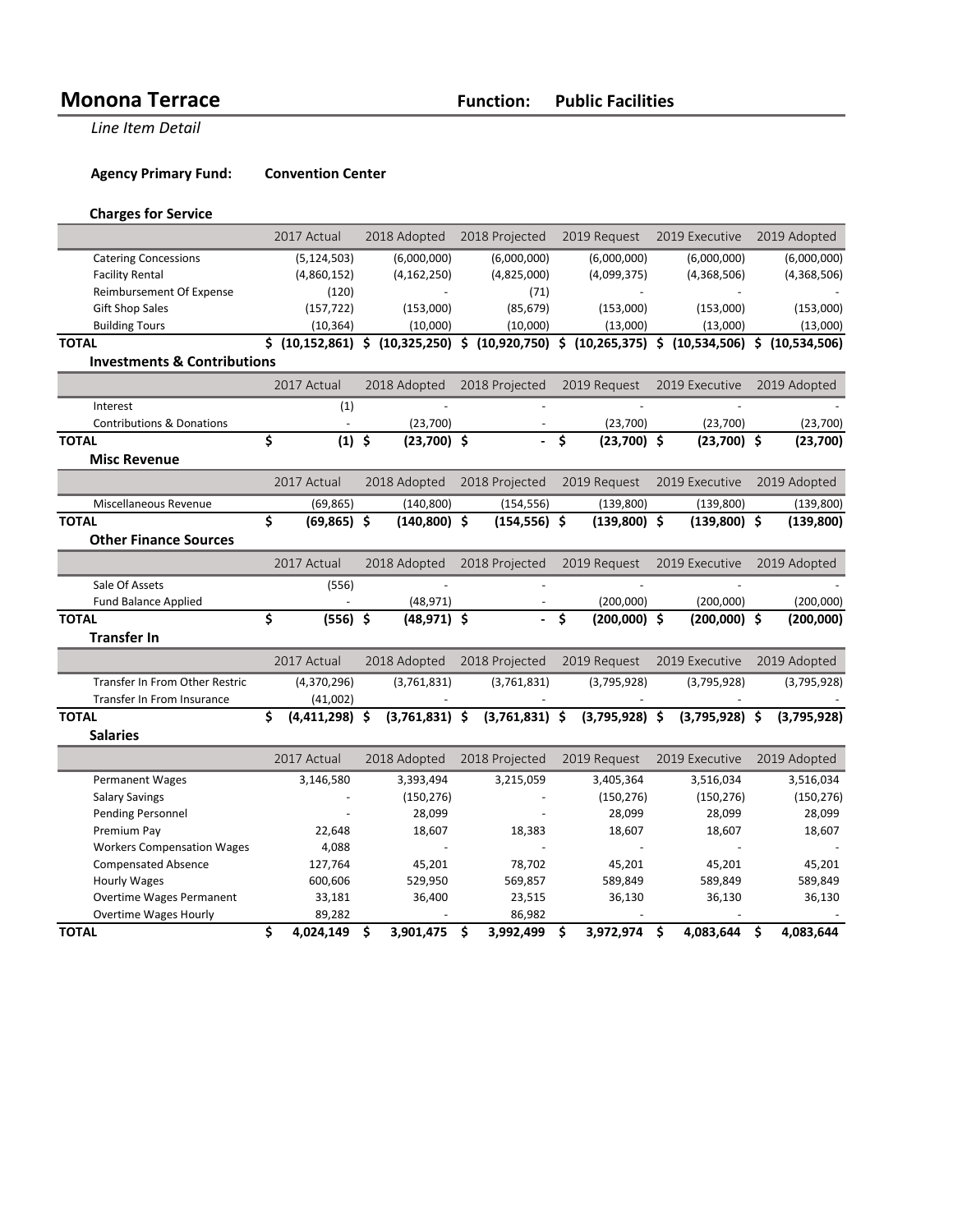**Line Item Detail** 

**Agency Primary Fund: Convention Center** 

### **Benefits**

|                                 | 2017 Actual     | 2018 Adopted   | 2018 Projected | 2019 Request             | 2019 Executive | 2019 Adopted   |
|---------------------------------|-----------------|----------------|----------------|--------------------------|----------------|----------------|
| Comp Absence Escrow             |                 | 54,531         |                | 54,531                   | 54,531         | 54,531         |
| <b>Unemployment Benefits</b>    | 8,418           | -              | 3,236          |                          |                |                |
| <b>Health Insurance Benefit</b> | 660,735         | 702,265        | 627,959        | 654,966                  | 614,720        | 614,720        |
| Wage Insurance Benefit          | 11,552          | 11,814         | 11,597         | 11,852                   | 11,852         | 11,852         |
| <b>IATSE Health Benefit</b>     | 39,841          | 21,780         | 40,000         | 21,780                   | 21,780         | 21,780         |
| <b>WRS</b>                      | 244,641         | 224.006        | 240,366        | 226,520                  | 228,648        | 228,648        |
| <b>FICA Medicare Benefits</b>   | 294,332         | 255,535        | 301,471        | 257,715                  | 262,945        | 262,945        |
| Licenses & Certifications       |                 |                | 1,450          |                          |                |                |
| Post Employment Health Plans    | 27.966          | 27.829         | 27.697         | 27.829                   | 28,732         | 28,732         |
| Other Post Emplymnt Benefit     | 62,518          |                | 60,000         | $\overline{\phantom{0}}$ |                |                |
| Pension Expense                 | 275,521         |                | 18,985         |                          |                |                |
| ΤΟΤΑL                           | 1,625,523<br>S. | 1,297,760<br>S | 1,332,760<br>s | 1,255,193<br>s.          | 1,223,208<br>S | 1,223,208<br>Ś |
| <b>Supplies</b>                 |                 |                |                |                          |                |                |

|                                  | 2017 Actual   | 2018 Adopted     | 2018 Projected | 2019 Request  | 2019 Executive | 2019 Adopted |
|----------------------------------|---------------|------------------|----------------|---------------|----------------|--------------|
| Office Supplies                  | 9,830         | 17,289           | 17,497         | 22,064        | 22,064         | 22,064       |
| <b>Copy Printing Supplies</b>    | 6,457         | 10,000           | 5,950          | 7,500         | 7,500          | 7,500        |
| Furniture                        |               |                  | 311            |               |                |              |
| Hardware Supplies                | 7,623         | 9,500            | 12,826         | 9,500         | 9,500          | 9,500        |
| Software Lic & Supplies          | 7,009         | 8,367            | 7,047          | 16,568        | 16,568         | 16,568       |
| Postage                          | 9,734         | 9,600            | 9,488          | 9,600         | 9,600          | 9,600        |
| <b>Books &amp; Subscriptions</b> | 284           | 955              | 270            | 1,105         | 1,105          | 1,105        |
| <b>Work Supplies</b>             | 50,392        | 36,968           | 59,237         | 55,368        | 55,368         | 55,368       |
| Janitorial Supplies              | 57,887        | 60,500           | 59,236         | 61,000        | 61,000         | 61,000       |
| <b>Safety Supplies</b>           | 787           | 2,400            | 1,045          | 2,400         | 2,400          | 2,400        |
| Uniform Clothing Supplies        | 2,105         | 13,250           | 3,487          | 14,100        | 14,100         | 14,100       |
| Food And Beverage                | 16,871        | 21,305           | 25,789         | 21,725        | 21,725         | 21,725       |
| <b>Building</b>                  | 6,241         |                  |                |               |                |              |
| <b>Building Supplies</b>         | 20,624        | 23,017           | 25,573         | 23,017        | 23,017         | 23,017       |
| <b>Electrical Supplies</b>       | 20,704        | 30,103           | 31,725         | 30,103        | 30,103         | 30,103       |
| <b>HVAC Supplies</b>             | 22,864        | 20,000           | 15,373         | 20,000        | 20,000         | 20,000       |
| <b>Plumbing Supplies</b>         | 8,398         | 8,000            | 6,665          | 8,000         | 8,000          | 8,000        |
| <b>Trees Shrubs Plants</b>       | 11,156        | 10,000           | 11,887         | 10,000        | 10,000         | 10,000       |
| <b>Equipment Supplies</b>        | 80,449        | 134,112          | 119,538        | 134,112       | 134,112        | 134,112      |
| Inventory                        | 95,512        | 100,340          | 145,382        | 100,740       | 100,740        | 100,740      |
| <b>TOTAL</b>                     | \$<br>434,926 | Ś.<br>515,706 \$ | 558,327        | \$<br>546,902 | Ś.<br>546,902  | 546,902<br>S |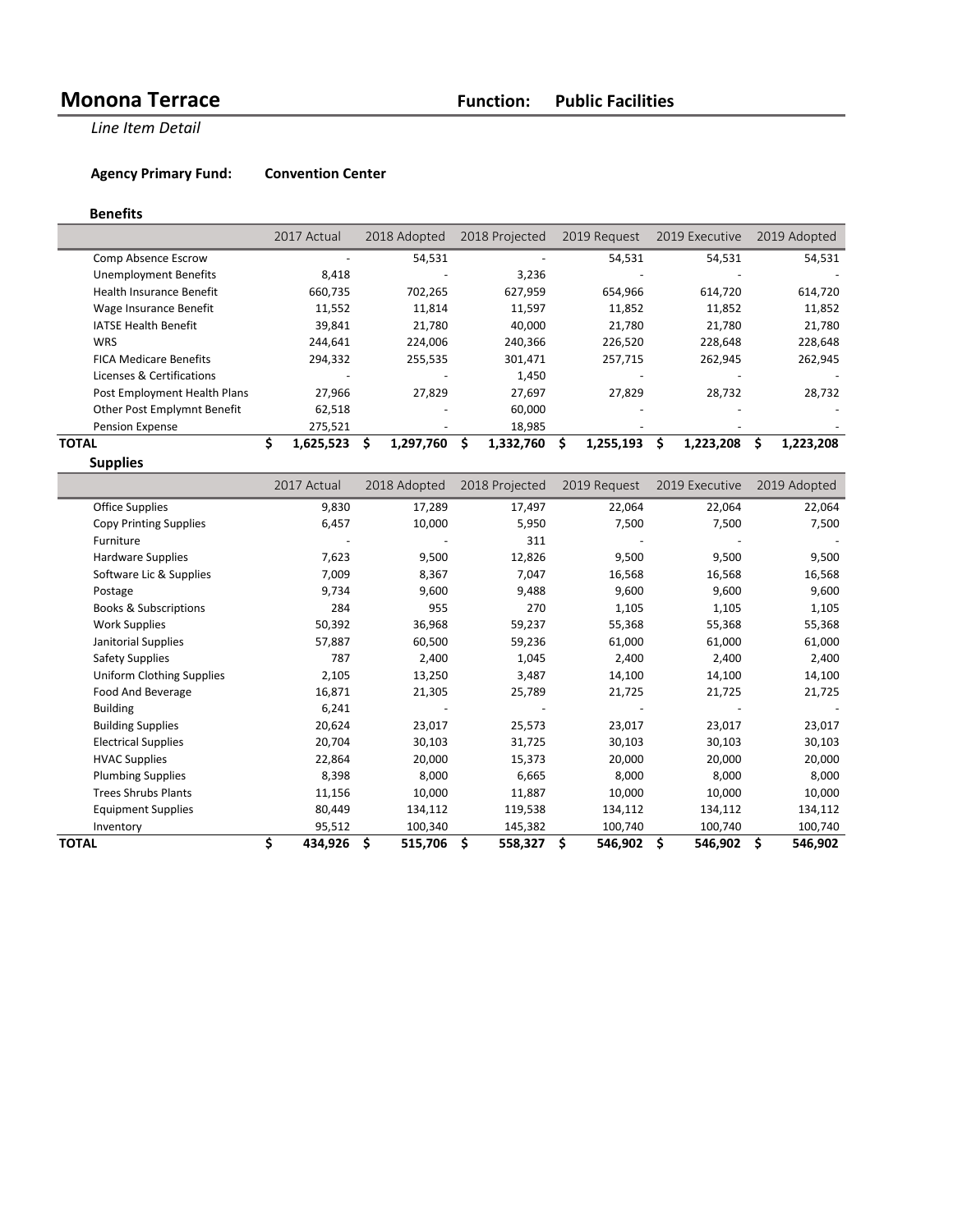**Line Item Detail** 

**Agency Primary Fund: Convention Center** 

### **Purchased Services**

|                                     | 2017 Actual     | 2018 Adopted    | 2018 Projected  | 2019 Request     | 2019 Executive  | 2019 Adopted    |
|-------------------------------------|-----------------|-----------------|-----------------|------------------|-----------------|-----------------|
| <b>Natural Gas</b>                  | 5,728           | 7,000           | 6,047           | 7,000            | 7,000           | 7,000           |
| Fuel Oil                            | 809             | 2,000           | 1,352           | 1,500            | 1,500           | 1,500           |
| Electricity                         | 352,617         | 350,000         | 355,000         | 350,000          | 350,000         | 350,000         |
| Water                               | 36,407          | 50,000          | 40,000          | 50,000           | 50,000          | 50,000          |
| Steam                               | 180,248         | 200,000         | 190,000         | 200,000          | 200,000         | 200,000         |
| Telephone                           | 14,814          | 12,000          | 14,309          | 10,000           | 10,000          | 10,000          |
| Cellular Telephone                  | 5,832           | 6,000           | 5,722           | 6,000            | 6,000           | 6,000           |
| <b>Building Improv Repair Maint</b> | 710,176         | 65,000          | 112,185         | 105,000          | 105,000         | 105,000         |
| <b>Waste Disposal</b>               | 22,754          | 25,000          | 25,000          | 35,000           | 35,000          | 35,000          |
| Pest Control                        | 1,410           | 1,500           | 1,500           | 2,000            | 2,000           | 2,000           |
| Elevator Repair                     | 149,770         | 100,000         | 77,080          | 100,000          | 100,000         | 100,000         |
| <b>Facility Rental</b>              | 24,240          | 24,000          | 24,725          | 25,000           | 25,000          | 25,000          |
| Landscaping                         | 26,213          | 15,000          | 20,000          | 20,000           | 20,000          | 20,000          |
| Comm Device Mntc                    | 34,564          | 30,000          | 56,356          | 30,000           | 30,000          | 30,000          |
| <b>Equipment Mntc</b>               | 46,012          | 38,208          | 58,302          | 36,000           | 36,000          | 36,000          |
| System & Software Mntc              | 9,445           | 2,650           | 12,664          | 7,150            | 7,150           | 7,150           |
| Rental Of Equipment                 | 104,774         | 65,575          | 277,292         | 65,503           | 65,503          | 65,503          |
| Recruitment                         | 862             | 1,000           | 742             | 1,000            | 1,000           | 1,000           |
| Mileage                             | 308             | 625             | 111             | 425              | 425             | 425             |
| Conferences & Training              | 30,287          | 38,638          | 43,583          | 47,638           | 47,638          | 47,638          |
| Memberships                         | 11,225          | 10,680          | 11,610          | 10,230           | 10,230          | 10,230          |
| Uniform Laundry                     | 93,272          | 100,000         | 94,624          | 100,000          | 100,000         | 100,000         |
| <b>Audit Services</b>               | 4,000           | 4,000           | 4,000           | 4,000            | 4,000           | 4,000           |
| <b>Credit Card Services</b>         | 105,525         | 100,000         | 100,000         | 100,000          | 100,000         | 100,000         |
| Delivery Freight Charges            | 731             | 1,200           | 239             | 1,200            | 1,200           | 1,200           |
| <b>Storage Services</b>             | 370             | 480             | 231             | 360              | 360             | 360             |
| <b>Management Services</b>          | 122,963         | 91,000          | 68,203          | 90,000           | 90,000          | 90,000          |
| <b>Consulting Services</b>          | 41,920          | 37,500          | 42,992          | 87,500           | 87,500          | 87,500          |
| <b>Advertising Services</b>         | 340,147         | 344,834         | 347,442         | 290,426          | 290,426         | 290,426         |
| <b>Printing Services</b>            | 9,932           | 14,200          | 13,321          | 14,400           | 14,400          | 14,400          |
| <b>Security Services</b>            | 80,702          | 75,000          | 75,000          | 75,000           | 75,000          | 75,000          |
| <b>Catering Vending Services</b>    | 5,124,503       | 6,000,000       | 6,000,000       | 6,000,000        | 6,000,000       | 6,000,000       |
| Other Services & Expenses           | 179,761         | 158,785         | 145,243         | 160,100          | 160,100         | 160,100         |
| Permits & Licenses                  | 6,811           | 5,500           | 1,252           | 5,500            | 5,500           | 5,500           |
| TOTAL                               | \$<br>7,879,130 | \$<br>7,977,375 | \$<br>8,226,127 | \$.<br>8,037,932 | \$<br>8,037,932 | \$<br>8,037,932 |

**Debt & Other Financing**

|                               | 2017 Actual | 2018 Adopted | 2018 Projected | 2019 Request             | 2019 Executive | 2019 Adopted |
|-------------------------------|-------------|--------------|----------------|--------------------------|----------------|--------------|
| Principal                     | 19.998      | 35.929       | 35,929         | 35,929                   | 35,929         | 35,929       |
| Interest                      | 12,835      | 12,365       | 12,365         | 12,365                   | 12.365         | 12,365       |
| <b>PILOT</b>                  |             | 338.200      | 338.200        | 338.200                  | 338.200        | 338,200      |
| <b>Fund Balance Generated</b> | 99.361      |              | 117.515        | $\overline{\phantom{0}}$ | -              |              |
| <b>TOTAL</b>                  | 132.194     | 386.494      | 504.009        | 386.494                  | 386.494        | 386,494      |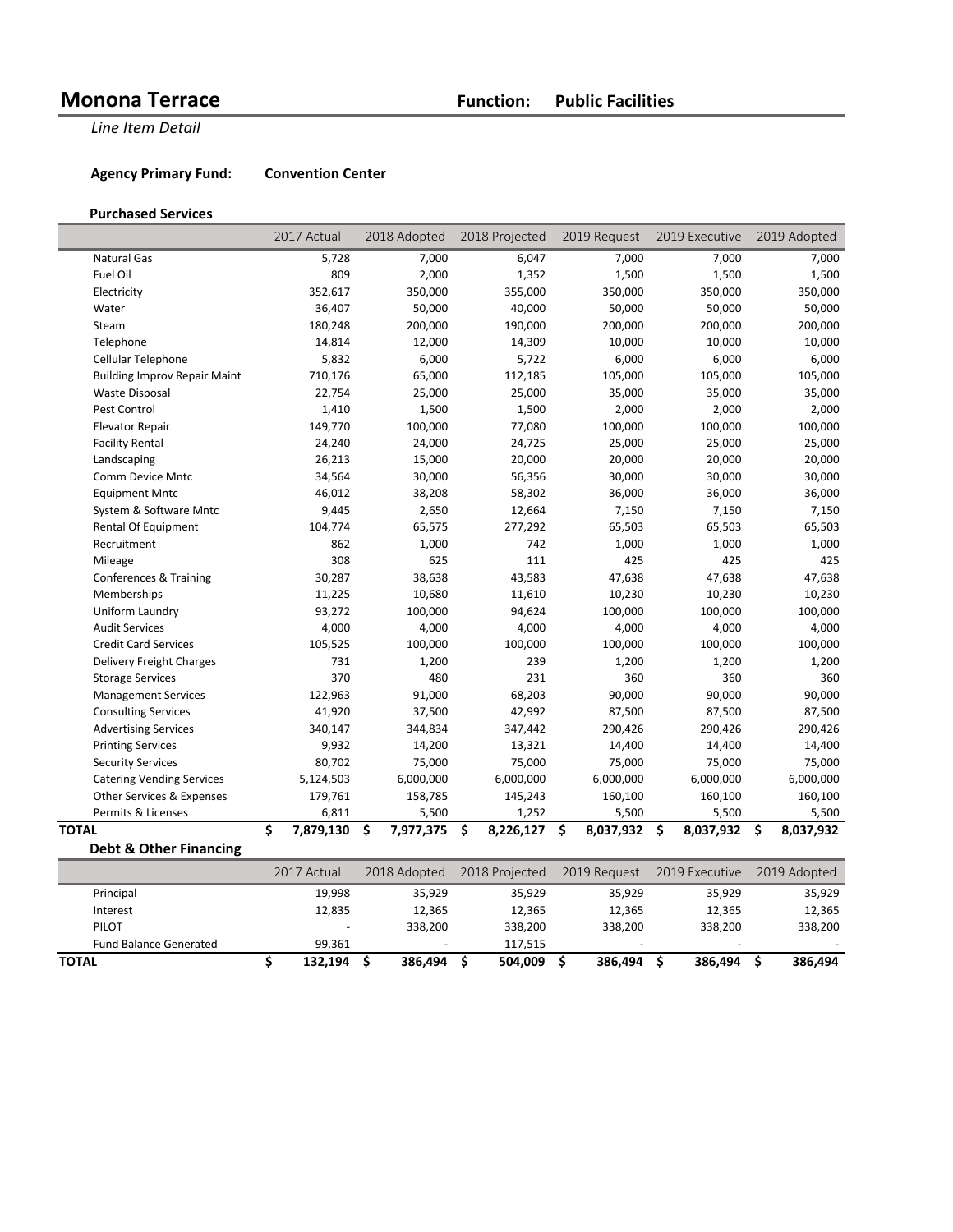**Line Item Detail** 

**Agency Primary Fund: Convention Center** 

# **Inter-Departmental Charges**

|                                | 2017 Actual   | 2018 Adopted                  | 2018 Projected | 2019 Request                   | 2019 Executive | 2019 Adopted |
|--------------------------------|---------------|-------------------------------|----------------|--------------------------------|----------------|--------------|
| ID Charge From Attorney        |               |                               |                |                                | 32,437         | 32,437       |
| ID Charge From Clerk           |               |                               |                |                                | 565            | 565          |
| ID Charge From Finance         |               |                               |                |                                | 75,901         | 75,901       |
| ID Charge From Human Resource  |               |                               |                |                                | 64,351         | 64,351       |
| ID Charge From Information Tec | 63,024        | 65,520                        | 67,194         | 65,520                         | 57,711         | 57,711       |
| ID Charge From Treasurer       |               |                               |                |                                | 9,051          | 9,051        |
| ID Charge From Mayor           |               |                               |                |                                | 22,806         | 22,806       |
| ID Charge From EAP             |               |                               |                |                                | 2,454          | 2,454        |
| ID Charge From Engineering     |               |                               |                |                                | 690            | 690          |
| ID Charge From Fleet Services  | 2,841         | 2,534                         | 2,534          | 2,534                          | 2,534          | 2,534        |
| ID Charge From Traffic Eng     | 117           | 10,000                        | 10,000         | 10,000                         |                |              |
| ID Charge From Insurance       | 88,317        | 98,551                        | 98,551         | 104,980                        | 104,980        | 104,980      |
| ID Charge From Workers Comp    | 46,159        | 45,137                        | 45,137         | 42,274                         | 42,274         | 42,274       |
| <b>TOTAL</b>                   | \$<br>200,458 | \$<br>$221,742$ \$            | 223,416        | 225,308<br>Ŝ.                  | 415,754        | 415,754<br>S |
| <b>Transfer Out</b>            |               |                               |                |                                |                |              |
|                                | 2017 Actual   | 2018 Adopted                  | 2018 Projected | 2019 Request                   | 2019 Executive | 2019 Adopted |
| <b>Transfer Out To General</b> | 338,200       |                               |                |                                |                |              |
| <b>TOTAL</b>                   | 338,200       | Ś<br>$\overline{\phantom{0}}$ | \$<br>۰        | \$<br>$\overline{\phantom{0}}$ | $\blacksquare$ | Ŝ            |